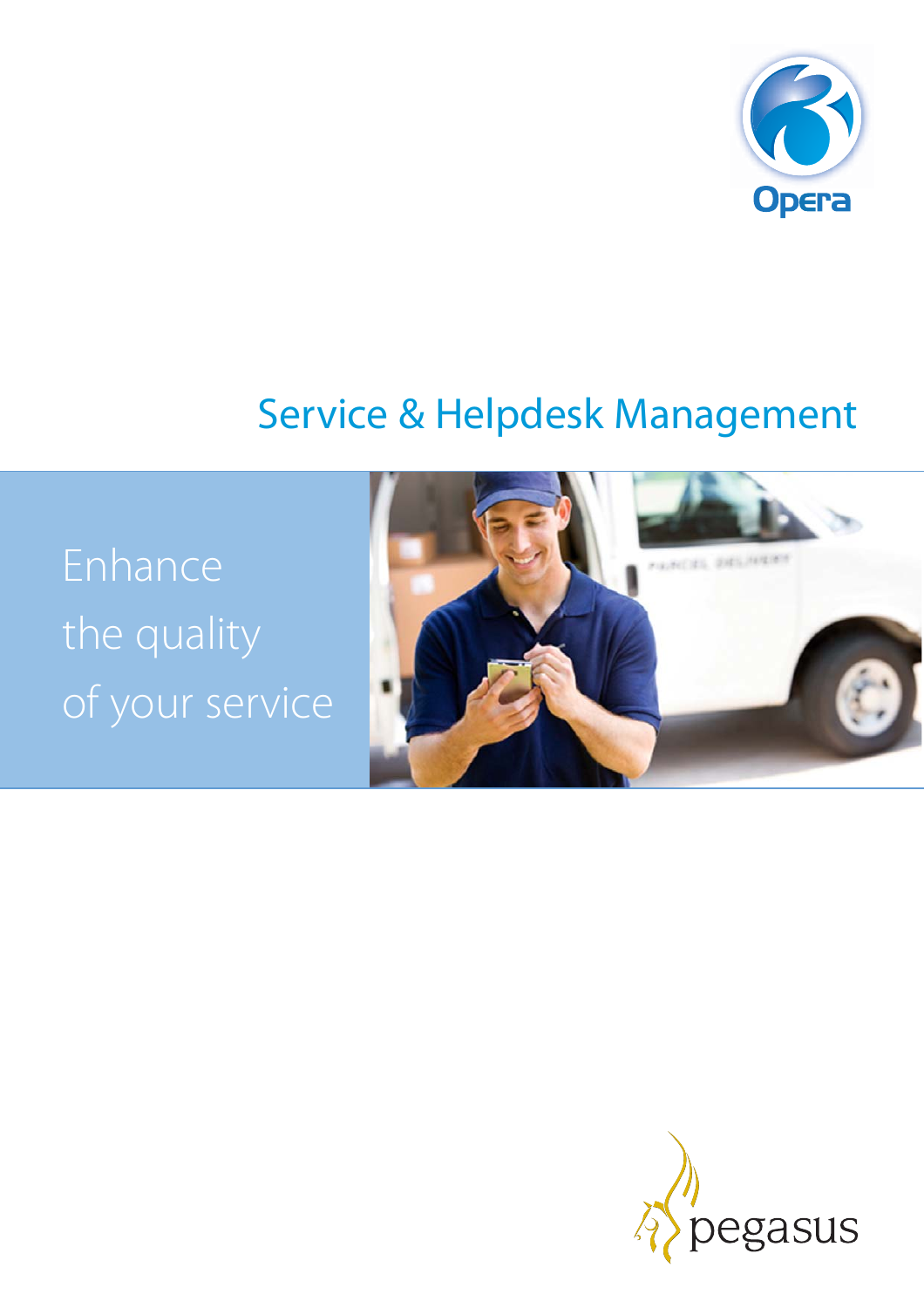# Service & Helpdesk Management

Pegasus offers a fully integrated, end-to-end Service & Helpdesk Management solution, designed to provide contract and equipment management, project processing, billing and full Helpdesk processing, which includes engineer and resource scheduling facilities and an intuitive Knowledge Base.

In conjunction with the CRM application, Service & Helpdesk Management offers tracking from the original sales opportunity (CRM) and quote, through to order, delivery, installation, billing, contract maintenance and servicing. This not only simplifies and improves your business processes but also ensures that you build and retain exceptional relationships with your customers. Helpdesk calls and activities can be logged against individual contacts, contracts, projects and equipment records, and can be charged accordingly and analysed effectively.

PDAs, Tablets, Internet/Intranet web forms and TomTom GPS Telematics can be configured to work with Helpdesk Management to allow swift entry of information such as time, parts, expenses and customer signatures.

Service & Helpdesk Management integrates seamlessly with other Opera 3 and Opera II applications and eliminates the need to run multiple software packages so that you can instantly benefit and improve your processes by having all your data stored and utilised in one central location.

### Product highlights

- User-definable fields: create your own customised fields to record information against Company, Contact, Opportunity, Contract, Equipment and Helpdesk records
- Full Helpdesk facilities for logging calls, complaints, change requests and planning preventative maintenance visits and installations, with Knowledge Base functionality
- Engineer and Resource Scheduling including Skills and Service Area matching
- Service Level Agreement (SLA ) Profiles and SLA monitoring
- Fault Code analysis with comprehensive reporting capabilities
- Worksheet Entry for recording and posting time, expenses, parts, consumables and requisitions
- Worksheet, Contract Period Billing and the ability to process Stock Issues and Returns
- Equipment Register with the ability to create model records and import Equipment items from Sales Order Processing/Invoicing, track warranty expiry dates and record third party details
- Add and build up Components against Equipment items, which can be built into Service Kits
- Service Contracts processing with flexible billing periods and items
- Contract Renewal and Warranty Expiry reporting with mail merge facilities
- Integration with Job Costing to allow the calculated cost and revenue to be posted to the relevant Job/Project/Cost Code
- Integration with Pegasus Document Management for capture and retrieval of all documents related to Service and Helpdesk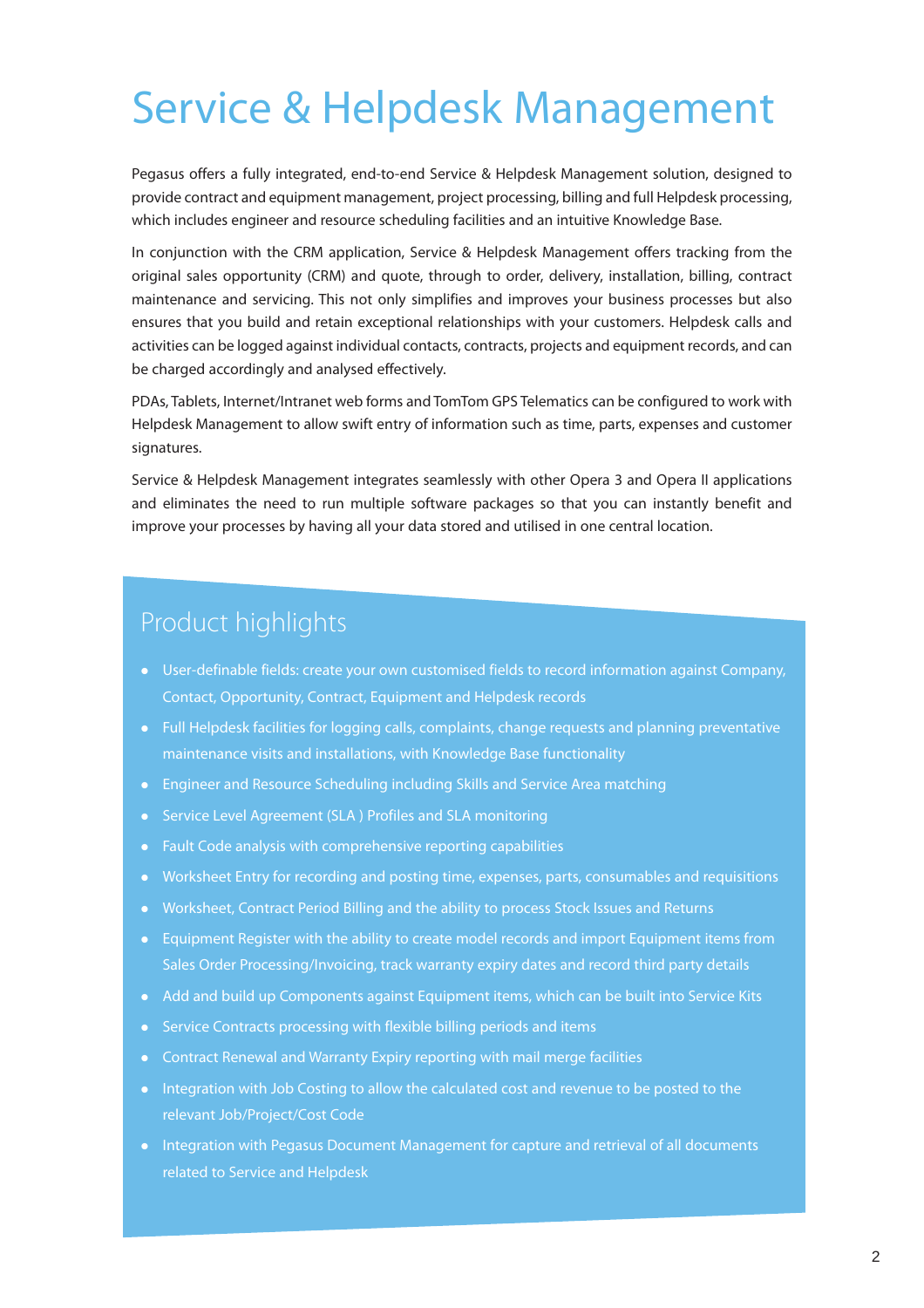## SERVICE MANAGEMENT

|                                                          |                          |                          |                     | Project Processing: OPP00001: ADA0001: Adams Light Engineering Ltd                                                                                                                                                                                                                                                                                                                                                                                              |                             |                               |              |                |                                               | $\Box$ ok |
|----------------------------------------------------------|--------------------------|--------------------------|---------------------|-----------------------------------------------------------------------------------------------------------------------------------------------------------------------------------------------------------------------------------------------------------------------------------------------------------------------------------------------------------------------------------------------------------------------------------------------------------------|-----------------------------|-------------------------------|--------------|----------------|-----------------------------------------------|-----------|
| General Changes Activities History Quotes Other Helpdesk |                          |                          |                     | Phases<br>List                                                                                                                                                                                                                                                                                                                                                                                                                                                  |                             |                               | $\mathbb{Q}$ |                |                                               |           |
| All<br>Owner:                                            | $\cdots$                 | Dates:                   | <b>All Dates</b>    | $\ddot{\phantom{0}}$                                                                                                                                                                                                                                                                                                                                                                                                                                            |                             |                               |              |                |                                               |           |
|                                                          |                          |                          |                     |                                                                                                                                                                                                                                                                                                                                                                                                                                                                 |                             |                               |              |                |                                               |           |
| Description                                              | Start Date               | Planned Compl            | <b>Actual Compl</b> | Budget                                                                                                                                                                                                                                                                                                                                                                                                                                                          | % C Cals                    |                               | Call Ref     | Call Comp Due  | Owner                                         |           |
| Purchase & Recive P                                      | 20/11/2008               | 12/12/2008               | 18/9/2009           | 3000.00                                                                                                                                                                                                                                                                                                                                                                                                                                                         | 100                         | o                             |              |                | Kevin McAlister                               |           |
| Arrange Aittime & S<br>Log S.no's & Setup                | 10/12/2008<br>10/12/2008 | 20/12/2008<br>20/12/2008 |                     | 30.00<br>0.00                                                                                                                                                                                                                                                                                                                                                                                                                                                   | $\vert 0 \vert$<br>$\bf{0}$ | $\overline{1}$<br>$\mathbf 0$ | 1043         |                | 21/12/2009 Kevin McAlister<br>Kevin McAllster |           |
| Arrange Fitment wit                                      |                          | 20/12/2008 22/12/2008    |                     | 0.00                                                                                                                                                                                                                                                                                                                                                                                                                                                            | $\mathbf{0}$                | $\vert$                       |              |                | Kevin McAlister                               |           |
|                                                          |                          |                          |                     |                                                                                                                                                                                                                                                                                                                                                                                                                                                                 |                             |                               |              |                |                                               |           |
|                                                          |                          |                          |                     |                                                                                                                                                                                                                                                                                                                                                                                                                                                                 |                             |                               |              |                |                                               |           |
|                                                          |                          |                          |                     |                                                                                                                                                                                                                                                                                                                                                                                                                                                                 |                             |                               |              |                |                                               |           |
|                                                          |                          |                          |                     |                                                                                                                                                                                                                                                                                                                                                                                                                                                                 |                             |                               |              |                |                                               |           |
| $\vert$ < $\vert$                                        |                          |                          |                     |                                                                                                                                                                                                                                                                                                                                                                                                                                                                 | m                           |                               |              |                |                                               |           |
|                                                          |                          | Nov  Nov 23/2008         |                     | Nov 30/2008                                                                                                                                                                                                                                                                                                                                                                                                                                                     | Dec 7/2008                  |                               | Dec 14/2008  | Dec 21/2008    |                                               |           |
|                                                          |                          |                          |                     | <sub>ا</sub> M <sub>1</sub> T <sub>1</sub> F <sub>1</sub> S <sub>1</sub> S <sub>1</sub> M <sub>1</sub> T <sub>1</sub> M <sub>1</sub> S <sub>1</sub> S <sub>1</sub> M <sub>1</sub> T <sub>1</sub> M <sub>1</sub> T <sub>1</sub> M <sub>1</sub> T <sub>1</sub> M <sub>1</sub> S <sub>1</sub> M <sub>1</sub> T <sub>1</sub> M <sub>1</sub> S <sub>1</sub> S <sub>1</sub> M <sub>1</sub> T <sub>1</sub> M <sub>1</sub> S <sub>1</sub> S <sub>1</sub> M <sub>1</sub> |                             |                               |              |                |                                               |           |
| Purchase & Recive Phones                                 |                          |                          |                     |                                                                                                                                                                                                                                                                                                                                                                                                                                                                 |                             |                               |              |                |                                               |           |
| Arrange Alttime & SIM                                    |                          |                          |                     |                                                                                                                                                                                                                                                                                                                                                                                                                                                                 |                             | 1043 (1                       |              |                |                                               |           |
|                                                          |                          |                          |                     |                                                                                                                                                                                                                                                                                                                                                                                                                                                                 |                             |                               |              |                |                                               |           |
|                                                          |                          |                          |                     |                                                                                                                                                                                                                                                                                                                                                                                                                                                                 |                             | (0)                           |              |                |                                               |           |
|                                                          |                          |                          |                     |                                                                                                                                                                                                                                                                                                                                                                                                                                                                 |                             |                               |              | (0)            |                                               |           |
|                                                          |                          |                          |                     |                                                                                                                                                                                                                                                                                                                                                                                                                                                                 |                             |                               |              |                |                                               |           |
|                                                          |                          |                          |                     |                                                                                                                                                                                                                                                                                                                                                                                                                                                                 |                             |                               |              |                |                                               |           |
|                                                          |                          |                          |                     |                                                                                                                                                                                                                                                                                                                                                                                                                                                                 |                             |                               |              |                |                                               |           |
|                                                          |                          |                          |                     |                                                                                                                                                                                                                                                                                                                                                                                                                                                                 |                             |                               |              |                |                                               |           |
| Log S.no's & Setup<br>Arrange Fitment with Customer      |                          |                          |                     |                                                                                                                                                                                                                                                                                                                                                                                                                                                                 |                             |                               |              |                |                                               |           |
| ∢                                                        | > 1                      |                          |                     |                                                                                                                                                                                                                                                                                                                                                                                                                                                                 |                             |                               | m            |                |                                               | Þ         |
|                                                          |                          |                          |                     |                                                                                                                                                                                                                                                                                                                                                                                                                                                                 |                             |                               |              |                |                                               |           |
| Action -                                                 |                          |                          |                     |                                                                                                                                                                                                                                                                                                                                                                                                                                                                 |                             |                               |              | get google map | get streetmap                                 | Close     |

#### **PROJECT PROCESSING**

Won Sales Opportunities can be progressed from CRM through to Service Management as Installation Projects, in order to plan and control staff and engineers working on the implementation of the project. Phases can be built up and updated with timescales and budgets in order to plan design time, groundwork, preparation, installation, workshop hours, training and so on.

Helpdesk Calls, Activities, Quotes and History entries can be created and stored against the relevant

Projects, and customised fields can be populated from the Opportunity. Costs and charges that build up against Projects can be viewed instantly through Project Cost reports, giving full visibility and control of every opportunity, all the way through to acquisition and installation.

#### **SERVICE CONTRACTS AND BILLING**

Service Contracts Processing enables you to maintain a record and full service history of all contracts. Contracts can cover multiple pieces of equipment if required and can have Helpdesk Calls, Visits and Activities associated with them. Flexible billing and routines make it easy to audit and post documents to Sales Order Processing/Invoicing, ready to be progressed to invoice.

- Contracts can be SLA-specific and can cover multiple items of equipment if required.
- Create custom fields for recording contract-specific information, which can also be analysed.
- Flexible billing periods and items can be created using a simple Wizard, and can be based either on the full or a pro rata contract value.
- $\bullet$  Preventative maintenance visits can be planned and scheduled against a Contract.
- $\bullet$  Activities (both chargeable and free of charge) such as site visits and helpdesk calls can be associated with a Contract, recording time and resourses for analysis.
- Chargeable Activities can be individually or batch posted as Documents to Sales Order Processing/Invoicing for invoicing. Cost and revenue analysis details can also be added to automatically update the relevant Job/Project/ Cost Code in Job Costing.
- **•** Contract renewals can be easily managed and processed using integration with MS Word and simple mail merge routines.

| CON1001<br>Inactive Contract<br>Contract No.:<br>PO1003277<br>Customer Ref.:<br>ি<br>Description:<br>Monthly Contract on Unit 1<br>Site Address :<br>Value & Renewal<br>Contact:<br>Roger Davies : Abington Hire Limited<br>in a<br>Start Date:<br>01/07/2009<br>$\overline{\phantom{a}}$<br>00000005 - Abinaton Hire Limited<br>Renewal Date:<br>01/12/2009<br><br>Orion Way<br>Kettering<br><b>Using Renewal Date</b><br><b>Northants</b><br><b>NN15 6PD</b><br>Google Map<br>Multiplier:<br>12.00<br>Site Post Code:<br>Period Value:<br>810.00<br>Tel: 01536 495002 Fax: 01536 495003<br>Site Cont / Tel:<br>v<br>Email: roger@abington.co.uk<br>Contract Value :<br>810.00<br><b>Access Times:</b><br>Signatory:<br>$\cdots$<br>Special Instructions<br>Resource Requirements :<br>$\lambda$<br>Cleaning of Office Unit Only<br>Man Hours :<br>Ÿ.<br>Staff Reg:<br>Service Area :<br>v Midlands<br>Ana<br><b>Biling Priority:</b><br>$\mathbf{I}$<br>Kettering Head Office<br>Schedule.<br>Kevin McAlister : Orion Vehicles Limit-<br>Owner:<br>Monthly Grond Rental<br>Require Purchase Order on Helpdesk Call<br>Customer responsible for all other costs.<br>Cleaning billied monthly with Rent.<br>Current Contract Period : 20<br>Telephone / Electricity billed seperately via<br>SLA Profile : STD<br>Start:<br>01/09/2009<br>Worksheets.<br><b>Current Contract</b> | General Changes | History<br><b>Activities</b> | Equipment Helpdesk Calls Billing Periods & Items Other | SLA Ust |  |  |
|----------------------------------------------------------------------------------------------------------------------------------------------------------------------------------------------------------------------------------------------------------------------------------------------------------------------------------------------------------------------------------------------------------------------------------------------------------------------------------------------------------------------------------------------------------------------------------------------------------------------------------------------------------------------------------------------------------------------------------------------------------------------------------------------------------------------------------------------------------------------------------------------------------------------------------------------------------------------------------------------------------------------------------------------------------------------------------------------------------------------------------------------------------------------------------------------------------------------------------------------------------------------------------------------------------------------------------------------------------------------------------|-----------------|------------------------------|--------------------------------------------------------|---------|--|--|
|                                                                                                                                                                                                                                                                                                                                                                                                                                                                                                                                                                                                                                                                                                                                                                                                                                                                                                                                                                                                                                                                                                                                                                                                                                                                                                                                                                                  |                 |                              |                                                        |         |  |  |
|                                                                                                                                                                                                                                                                                                                                                                                                                                                                                                                                                                                                                                                                                                                                                                                                                                                                                                                                                                                                                                                                                                                                                                                                                                                                                                                                                                                  |                 |                              |                                                        |         |  |  |
|                                                                                                                                                                                                                                                                                                                                                                                                                                                                                                                                                                                                                                                                                                                                                                                                                                                                                                                                                                                                                                                                                                                                                                                                                                                                                                                                                                                  |                 |                              |                                                        |         |  |  |
|                                                                                                                                                                                                                                                                                                                                                                                                                                                                                                                                                                                                                                                                                                                                                                                                                                                                                                                                                                                                                                                                                                                                                                                                                                                                                                                                                                                  |                 |                              |                                                        |         |  |  |
|                                                                                                                                                                                                                                                                                                                                                                                                                                                                                                                                                                                                                                                                                                                                                                                                                                                                                                                                                                                                                                                                                                                                                                                                                                                                                                                                                                                  |                 |                              |                                                        |         |  |  |
|                                                                                                                                                                                                                                                                                                                                                                                                                                                                                                                                                                                                                                                                                                                                                                                                                                                                                                                                                                                                                                                                                                                                                                                                                                                                                                                                                                                  |                 |                              |                                                        |         |  |  |
|                                                                                                                                                                                                                                                                                                                                                                                                                                                                                                                                                                                                                                                                                                                                                                                                                                                                                                                                                                                                                                                                                                                                                                                                                                                                                                                                                                                  |                 |                              |                                                        |         |  |  |
|                                                                                                                                                                                                                                                                                                                                                                                                                                                                                                                                                                                                                                                                                                                                                                                                                                                                                                                                                                                                                                                                                                                                                                                                                                                                                                                                                                                  |                 |                              |                                                        |         |  |  |
|                                                                                                                                                                                                                                                                                                                                                                                                                                                                                                                                                                                                                                                                                                                                                                                                                                                                                                                                                                                                                                                                                                                                                                                                                                                                                                                                                                                  |                 |                              |                                                        |         |  |  |
|                                                                                                                                                                                                                                                                                                                                                                                                                                                                                                                                                                                                                                                                                                                                                                                                                                                                                                                                                                                                                                                                                                                                                                                                                                                                                                                                                                                  |                 |                              |                                                        |         |  |  |
|                                                                                                                                                                                                                                                                                                                                                                                                                                                                                                                                                                                                                                                                                                                                                                                                                                                                                                                                                                                                                                                                                                                                                                                                                                                                                                                                                                                  |                 |                              |                                                        |         |  |  |
|                                                                                                                                                                                                                                                                                                                                                                                                                                                                                                                                                                                                                                                                                                                                                                                                                                                                                                                                                                                                                                                                                                                                                                                                                                                                                                                                                                                  |                 |                              |                                                        |         |  |  |
|                                                                                                                                                                                                                                                                                                                                                                                                                                                                                                                                                                                                                                                                                                                                                                                                                                                                                                                                                                                                                                                                                                                                                                                                                                                                                                                                                                                  |                 |                              |                                                        |         |  |  |
|                                                                                                                                                                                                                                                                                                                                                                                                                                                                                                                                                                                                                                                                                                                                                                                                                                                                                                                                                                                                                                                                                                                                                                                                                                                                                                                                                                                  |                 |                              |                                                        |         |  |  |
|                                                                                                                                                                                                                                                                                                                                                                                                                                                                                                                                                                                                                                                                                                                                                                                                                                                                                                                                                                                                                                                                                                                                                                                                                                                                                                                                                                                  |                 |                              |                                                        |         |  |  |
|                                                                                                                                                                                                                                                                                                                                                                                                                                                                                                                                                                                                                                                                                                                                                                                                                                                                                                                                                                                                                                                                                                                                                                                                                                                                                                                                                                                  |                 |                              |                                                        |         |  |  |
|                                                                                                                                                                                                                                                                                                                                                                                                                                                                                                                                                                                                                                                                                                                                                                                                                                                                                                                                                                                                                                                                                                                                                                                                                                                                                                                                                                                  |                 |                              |                                                        |         |  |  |
| End:                                                                                                                                                                                                                                                                                                                                                                                                                                                                                                                                                                                                                                                                                                                                                                                                                                                                                                                                                                                                                                                                                                                                                                                                                                                                                                                                                                             |                 |                              |                                                        |         |  |  |
| 30/09/2009<br>Period Due: 30/09/2009                                                                                                                                                                                                                                                                                                                                                                                                                                                                                                                                                                                                                                                                                                                                                                                                                                                                                                                                                                                                                                                                                                                                                                                                                                                                                                                                             |                 |                              |                                                        |         |  |  |

- $\bullet$  Contract Costing reports instantly provide analysis of contract costs and charges.
- Any documents, e-mails and correspondence relating to a Contract can be easily attached.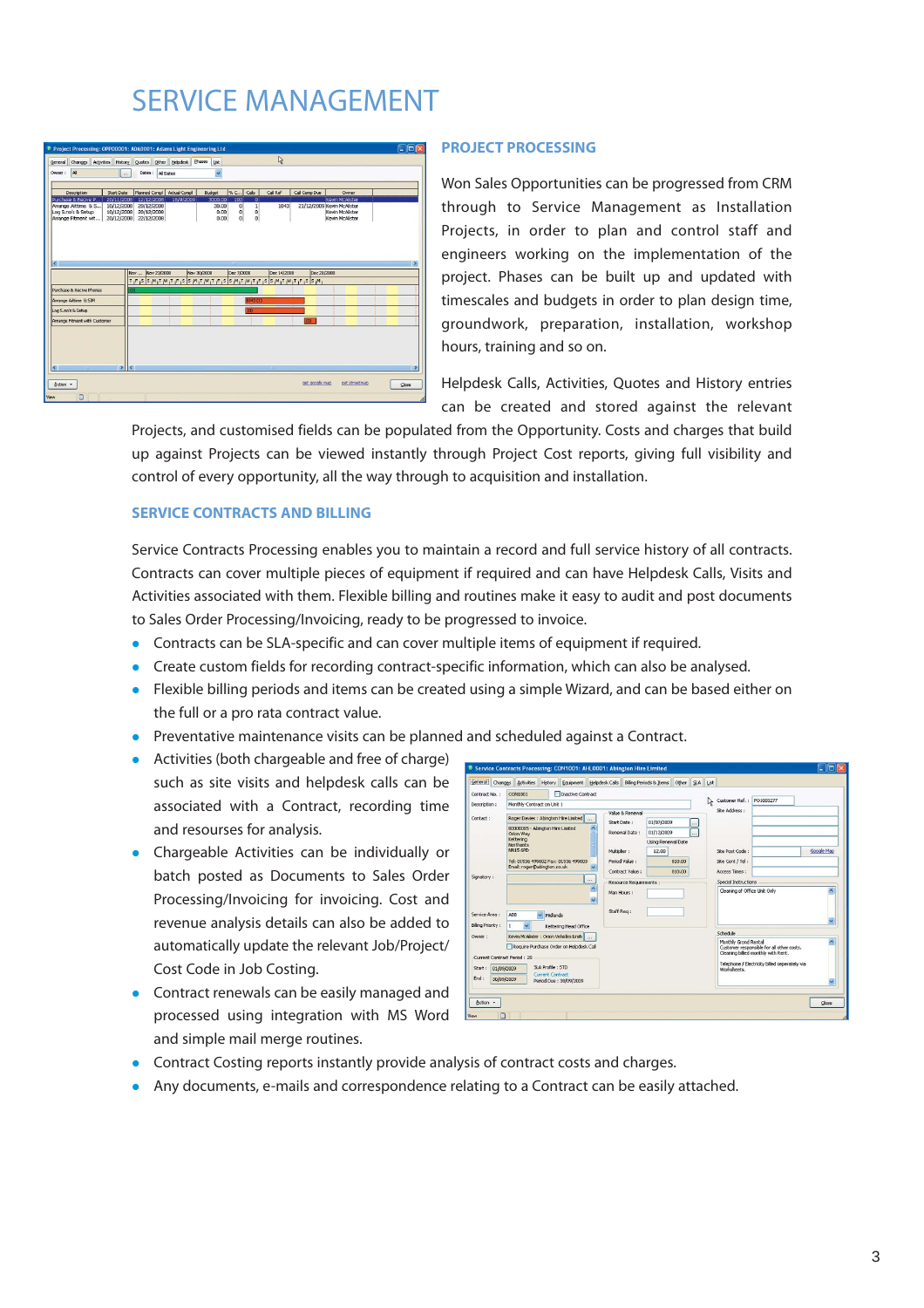#### **EQUIPMENT REGISTER**

Create and maintain an Equipment Register which can contain serialised items. Equipment Items can be assigned to an Owner and covered by a Contract, building a full record of previous Owners, Service History, Components, and Skills and Disposal requirements. Third party details can be recorded, Built On and Warranty Expiry dates can be effectively tracked, and costs and charges associated with each Equipment Item can be analysed.

iflD Ti

Stock C<br>Serial N<br>Location<br>Issue 1<br>Forbids Contract<br>Bulk On<br>Warrant SCP Do

- Equipment Items can be imported from Sales Order Processing/Invoicing once they have been delivered, including traceable Items.
- $\bullet$  Equipment records can be associated with serial numbers and linked back to the original SOP/Invoicing document.
- Equipment records can be based on a Model record, automatically inheriting all Components and History associated with the Model.
- $\boxed{\underline{\text{4} \text{rtio}}}$  $\bullet$  Custom fields can be created to record additional information against Equipment records, which can reported on and analysed.
- Complete service history for Equipment Items covered contracts can be transferred to new Owners.
- Warranty tracking and third party details for Lo Equipment can be recorded.
- Costs and charges associated with Equipment items be analysed.

| <b>WS4 APM</b>                                                                   |                                                             | Ford Galaxy Ghia 1.9 Tdl                                                                                                                                                                                                                                                                                                                     |                                                     |                                                                                                                                                                                                                                                                                |                            | ↳                                                                       | SLA Profile: SILVER<br>Contract: CONXESAAPH                                                                                                                                    |                                                                                                                                                                                                                                                                                                                                      |                  |
|----------------------------------------------------------------------------------|-------------------------------------------------------------|----------------------------------------------------------------------------------------------------------------------------------------------------------------------------------------------------------------------------------------------------------------------------------------------------------------------------------------------|-----------------------------------------------------|--------------------------------------------------------------------------------------------------------------------------------------------------------------------------------------------------------------------------------------------------------------------------------|----------------------------|-------------------------------------------------------------------------|--------------------------------------------------------------------------------------------------------------------------------------------------------------------------------|--------------------------------------------------------------------------------------------------------------------------------------------------------------------------------------------------------------------------------------------------------------------------------------------------------------------------------------|------------------|
| GAL1001                                                                          |                                                             |                                                                                                                                                                                                                                                                                                                                              |                                                     |                                                                                                                                                                                                                                                                                |                            |                                                                         | Service Area                                                                                                                                                                   | Vehicle Contract Hire JES4 APH - Galaxy 11<br>1 A08                                                                                                                                                                                                                                                                                  |                  |
|                                                                                  |                                                             |                                                                                                                                                                                                                                                                                                                                              | Cost :                                              | Mantenance (Per Contract Period):<br>100.00                                                                                                                                                                                                                                    | Resources Required :       |                                                                         | 5.00<br>MTBF (Hours):                                                                                                                                                          |                                                                                                                                                                                                                                                                                                                                      |                  |
|                                                                                  | Mark Roberts : Abington Him Lind ed                         |                                                                                                                                                                                                                                                                                                                                              | Charge:                                             | 235.00                                                                                                                                                                                                                                                                         | Man Hours 1<br>Staff Reg : |                                                                         | 1.00<br>MTIR (Hours):                                                                                                                                                          |                                                                                                                                                                                                                                                                                                                                      |                  |
| Orion Way<br>Kettering<br>Northants<br>NNIS SPD<br>Enab<br><b>VHL1633</b><br>Ska | 00000005 - Abington Hire Linited<br>VIN F12334-5787-AA-GHFT | Tel: 01536 495002 Fax: 01536 495003<br>Stock.<br>J.                                                                                                                                                                                                                                                                                          | On Loan:<br>Expired<br>Nicked<br>Service Schedule : | Loan Reason :<br>Expiry Reason<br>Manufacturer: Ford<br>2 Year M'g Warranty - Quarterly Lease Rental on Contract (3 Year term)<br>Inc all services. Service parts chargable<br>5,000 10,000 and 50,000 Mins<br>See Service Schedule Document for Details                       |                            |                                                                         |                                                                                                                                                                                | v<br>B<br>ø                                                                                                                                                                                                                                                                                                                          |                  |
| <b>CONXY</b><br>28/02/2                                                          |                                                             | <b><i>C. Equipment Register Mail Merge</i></b><br>Contact Criteria   Company Criteria   Search Results   Equipment Criteria<br>Found 20 equipment entries matching the criteria.                                                                                                                                                             |                                                     |                                                                                                                                                                                                                                                                                |                            |                                                                         |                                                                                                                                                                                |                                                                                                                                                                                                                                                                                                                                      | $ \Box$ $\times$ |
| 10/02/2                                                                          |                                                             |                                                                                                                                                                                                                                                                                                                                              |                                                     |                                                                                                                                                                                                                                                                                |                            |                                                                         |                                                                                                                                                                                |                                                                                                                                                                                                                                                                                                                                      |                  |
| DOCDDA                                                                           | Selected                                                    | Company                                                                                                                                                                                                                                                                                                                                      |                                                     | Contact                                                                                                                                                                                                                                                                        | Equipment                  | Stock Code                                                              | Serial No.                                                                                                                                                                     | Description                                                                                                                                                                                                                                                                                                                          |                  |
| LO1<br>be                                                                        | Ρ<br>P<br>P<br>Leee<br>Þ<br>F                               | Adams Light Engineering Ltd.<br>Anderson Car Factors Ltd<br>Anderson Car Factors Ltd.<br>Anderson Car Factors Ltd.<br><b>Barto Williams Limited</b><br>DGR Enterprises Ltd.<br>Elte Vehicle Products<br>Crion Vehicles Leasing<br><b>Crion Vehicles Limited</b><br>Orion Vehicles Limited<br>Onon Vehicles Limited<br>Crion Vehicles Limited |                                                     | Gordon Sm DES2 W12<br>James Carp UNI1026<br>James Carp UNI1027<br>James Carp UNITIES<br>William Will 1853 888<br>3chn Chap GR06 LMN<br>Harold Roland TRA1029<br>David John  COM1003<br>Mark Johnson COM1001<br>Adam Stuart LA07 PPA<br>Adam Stoa LADS LPA<br>Adam Stea TRA1030 |                            | <b>ECRD001</b><br><b>ECROOS</b><br><b>ECR0001</b><br>VHL3429<br>VHL1633 | VIN 1000678-<br>ULD1000601<br>33.01000669<br><b>ULD1000541</b><br>VDE6788-FHH<br>VIN 55667-AFF<br>5N PROOS40<br>SN/100056756<br>5N100056997<br><b>WASHINGTON</b><br>SN PR00770 | Vachal Vectra 1.8: (Cu.<br>Unden LDR6157 Radar  01<br>Uniden LDR6157 Radar  01<br>Uniden LDR6157 Radar  01<br>Vauhal Corsa 500 1.6<br>Ford Galaxy Ghia 1.9 Tdi<br>Portway Traker - 2 Tonne<br>REP Model 411 Air Corn 01<br>REP Model 411 Air Corn<br>Nasan Mora Courtesy Car<br>Nissan Micra Coutesy Car<br>Portway Traler - 2 Tonne |                  |
| l by<br>pan                                                                      | K.<br>Location : Site                                       | Contact: Adam Steadman - Orion Vehicles Leasing<br>Description : Portway Traler - 2 Tonne<br>Manufacturer : Portway<br>Bult Orc.: 25/10/2007<br>Warranty Expiry: 25/10/2008<br>Notes : Orion Soare Trailer.<br>Available to Loan clients                                                                                                     |                                                     |                                                                                                                                                                                                                                                                                |                            |                                                                         |                                                                                                                                                                                |                                                                                                                                                                                                                                                                                                                                      |                  |

### HELPDESK MANAGEMENT

With Helpdesk Management calls can be logged against companies, individual site addresses and contacts, and linked back to the relevant Contract and Equipment item, tracking calls through to resolution. The Helpdesk provides a central point for recording calls, problems and complaints, change requests, installations and preventative maintenance visits. Activities, Notes and Documents can be associated with each call. Helpdesk Management also offers the ability to build and use a Knowledge Base, to help resolve future issues more quickly.

#### **RESOURCE SCHEDULER**

The Resource Scheduler provided with Helpdesk Management allows for complex planning of engineers, staff and other resources, so they can be allocated efficiently.

The planning board provides control over which call types, resource teams and dates are presented, with intelligent Skills Groups and Service Area matching, ensuring that the correct person is assigned to the job.

Rooms, machines, workshop space and so on can be

allocated, with clear visibility showing exactly what resources are free at the required time. Amendments to the schedule can be easily made using drag-and-drop and will automatically create Activities and Diary entries for the allocated personnel, against the Helpdesk call and in any Task lists.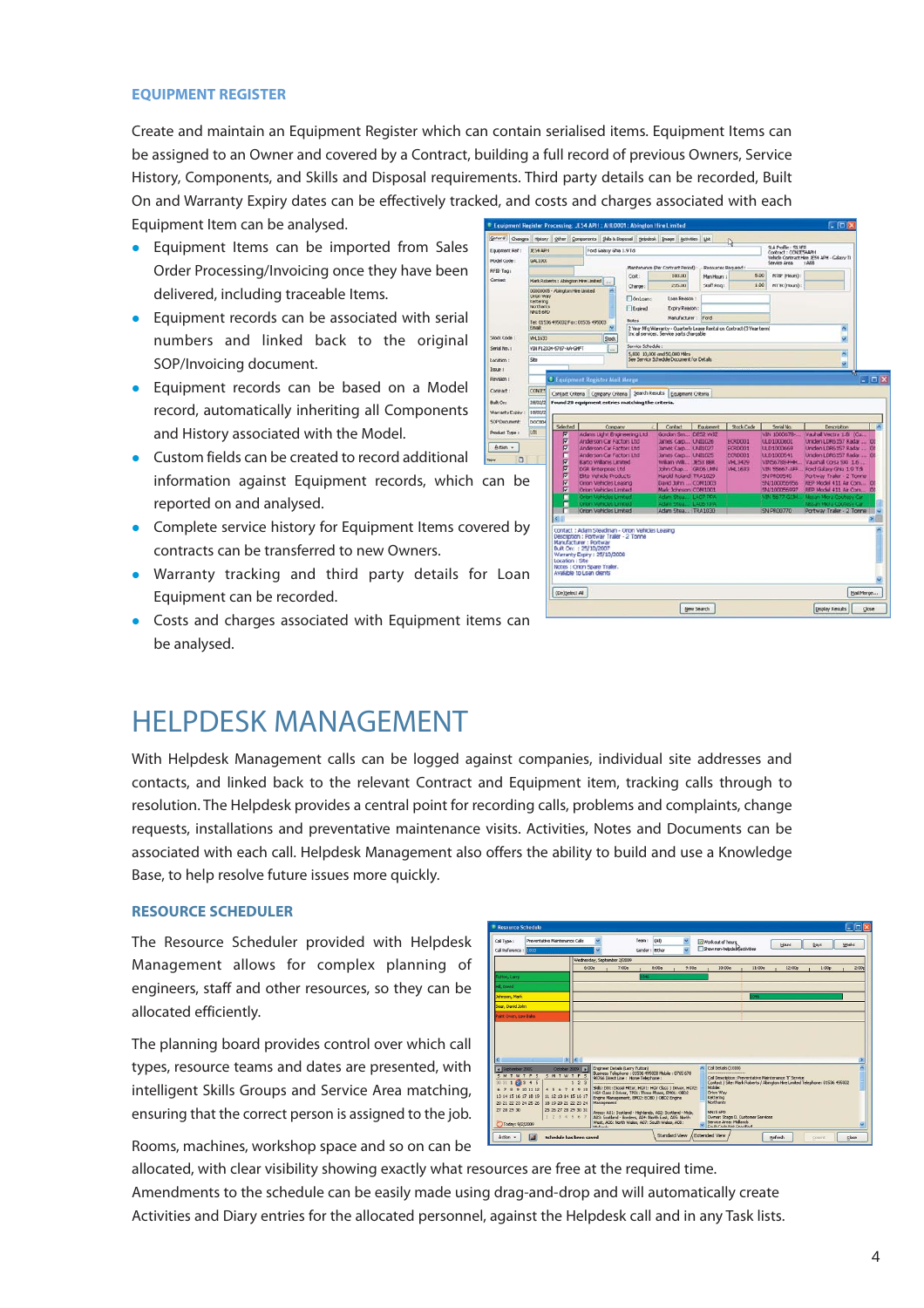#### **HELPDESK HIGHLIGHTS**

- PDAs, Tablets, Internet/Intranet web forms and TomTom GPS Telematics can be configured to work with Helpdesk Management so that information such as time, parts, expenses and customer signatures can be entered quickly.
- Create custom fields to record additional call information, which can then be analysed.
- With Engineer and Resource Scheduling, staff and other resources can be allocated to jobs, with optional Skills and Service Area matching for accuracy.



- Call sheets can be printed for engineers heading out on site.
- Worksheets for chargeable and free of charge time, parts, expenses and requisitions carried out in relation to the call can be entered and then posted as Documents to SOP/Invoicing, ready to be invoiced.
- Optional integration with Opera 3 and Opera II Job Costing allows cost and revenue analysis details to be assigned to Worksheet Entries, to update the relevant Job/Project and Cost Codes.
- Chargeable work can be billed to the customer or reseller specified.
- Replacement parts can be moved out of Stock and issued, or returned into Stock, or scrapped.
- A call can be progressed through the following stages: Raised, Allocated, Planned, Travel, Working and **Completed**.
- Calls can also be progressed through user-defined stages and allocated to the relevant Owner as required.
- Available Call Types: Helpdesk Call, Change Request, Installation Call and Preventative Maintenance.
- A flexible Helpdesk structure can handle Contracts and serialised Equipment items relating to calls and ad-hoc minimal information 'Pay As You Go' type work.
- SLAs can be assigned per customer if required, with available SLA Monitoring, Fault Code, Call Cost and Charge Analysis.
- Optional integration with MS Outlook and Word for letters, e-mails and mail merges such as Helpdesk Confirmations and Feedback forms.
- Integration with Pegasus Document Management allows any related documents to be stored against a Call.

## SERVICE & HELPDESK MANAGEMENT INTEGRATION WITH DOCUMENT MANAGEMENT

Service & Helpdesk Management integrates seamlessly with Pegasus Document Management, enabling electronic storage of Service and Helpdesk documents such as contract-related documentation, terms and conditions, equipment specifications, instructions, site visit reports, worksheets and so on. All documents can be stored and archived securely in a central location, which will save time, free up storage space, reduce costs and paper waste, and make office procedures much more efficient.